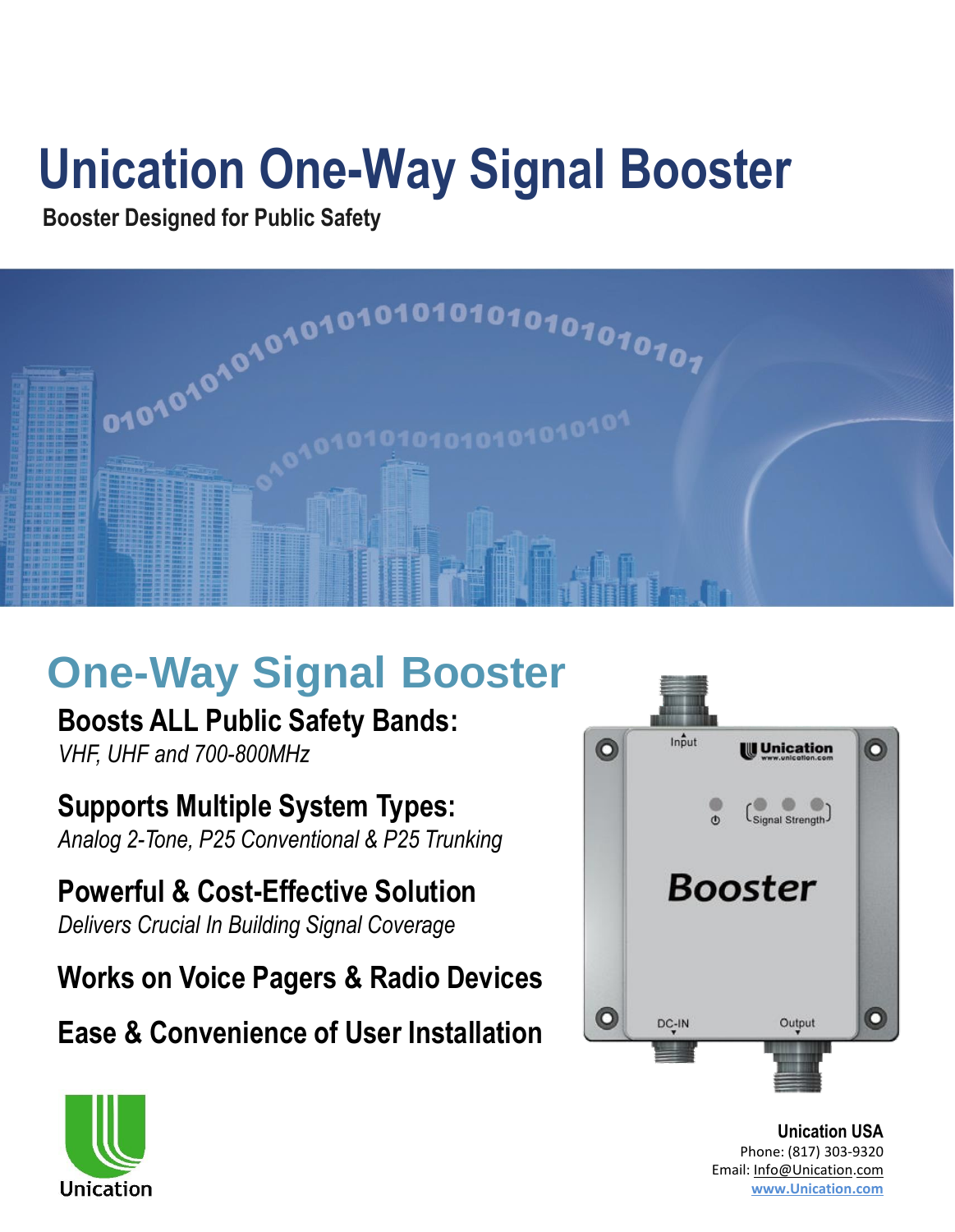#### **Introduction: One-Way Signal Booster**

• TOP View



#### **One-Way Booster System Integration Diagram:**

*In the example diagram below, the One-Way Signal Booster uses a co-axial power divider to direct output (2) two separate indoor antennas which are installed on the first and second floors to provide an expanded coverage area throughout the two-story structure.* 



- **1.** Outdoor Antenna *(Directed toward signal source)*
- **2.** Supporting Arm *(antenna mount/bracket)*
- **3.** Coaxial Cable *(connects outdoor antenna to Booster input)*
- **4.** One-Way Signal Booster *(3.9 x 3.9 x 2.39 in)*
- **5.** Booster Power Adapter *(connected to power source/wall outlet)*
- **6.** Coaxial Cable *(connects Booster output to power divider input)*
- **7.** Power Divider/Splitter *(1 input/2 output connectors)*
- **8.** Coaxial Cable *(connects power divider to indoor antennas)*

**9.** Indoor Antenna #1 *(radiates boosted signal out to all receiving radio devices within 2nd floor indoor coverage area)* 

**10.** Indoor Antenna #2 *(radiates boosted signal out to all receiving radio devices within the ground floor indoor coverage area)* 

**11.** Radio receiving devices within boosted coverage area *(G-Series Voice Pagers,* 2-Way Radios, Portables and any other radio receiver)

*NOTE: Adequate signal must be available outside the structure to achieve in-building coverage.* 

#### **www.Unication.com**